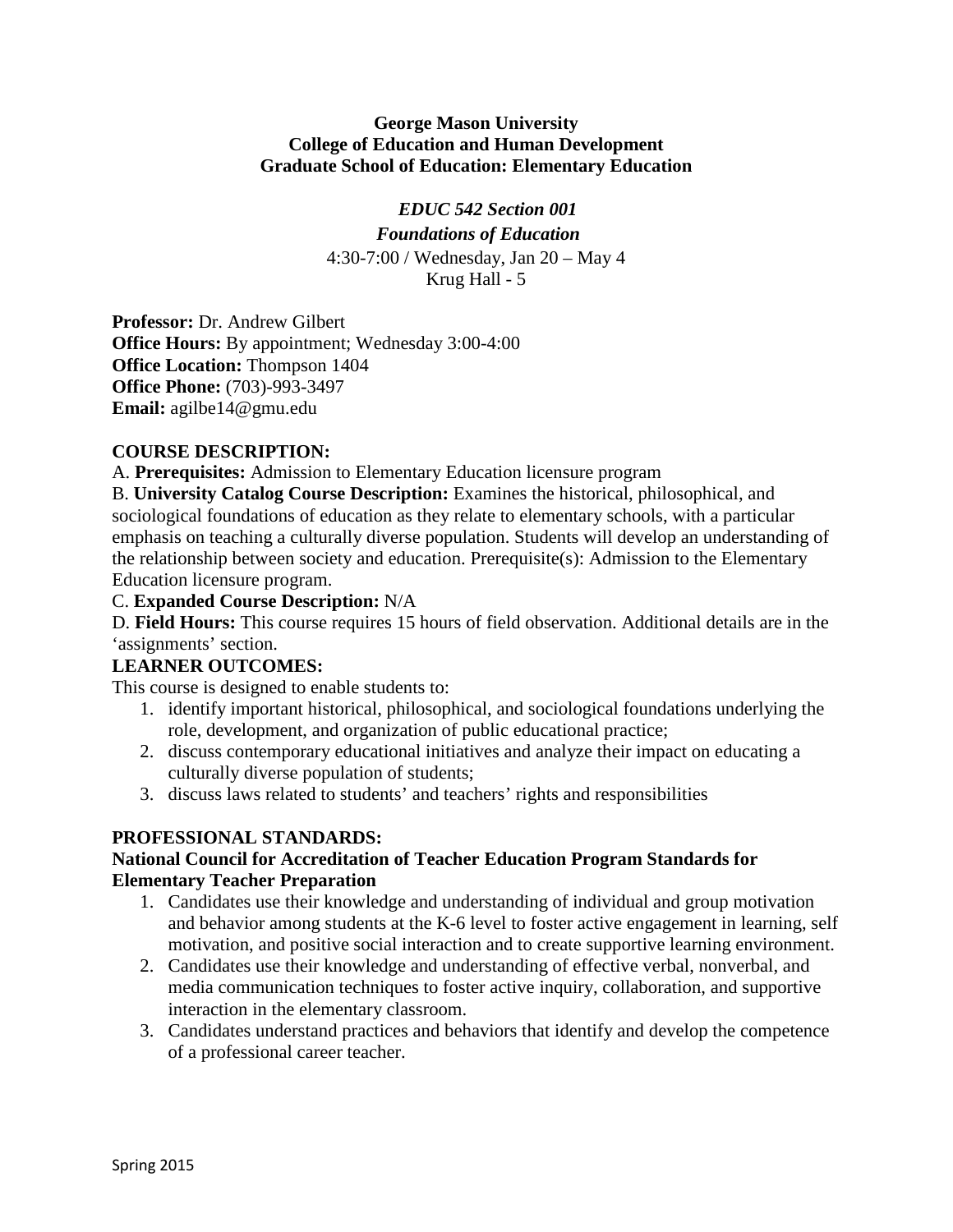### **Association of Childhood Education International Standards**

- 3.2 Adaptation to diverse students—Candidates understand how elementary students differ in their development and approaches to learning, and create instructional opportunities that are adapted to diverse students.
- 5.1 Professional growth, reflections, and evaluation—Candidates are aware of and reflect on their practice in light of research on teaching, professional ethics, and resources available for professional learning; they continually evaluate the effects of their professional decisions and actions on students, families, and other professionals in the learning community and actively seek out opportunities to grow professionally.

### **InTASC Standards**

Standard 2: The teacher uses understanding of individual differences and diverse cultures and communities to ensure inclusive learning environments that enable each learner to meet high standards.

Standard 9: Professional Learning and Ethical Practice: The teacher engages in ongoing professional learning and uses evidence to continually evaluate his/her practice, particularly the effects of his/her choices and actions on others (learners, families, other professionals, and the community), and adapts practice to meet the needs of each learner.

### **8 VAC 20-25-30. Technology standards**

- A. Instructional personnel shall be able to demonstrate effective use of a computer system and utilize computer software.
- B. Instructional personnel shall be able to apply knowledge of terms associated with educational computing and technology.
- C. Instructional personnel shall be able to apply computer productivity tools for professional use.
- D. Instructional personnel shall be able to use electronic technologies to access and exchange information.

# **NATURE OF THE COURSE:**

This course is structured to use multiple instructional formats. We will engage in face-to-face class sessions as well as several online discussions and activities. Face-to-face class sessions will include small/large group discussions and tasks, lecture, and student led activities. **This course requires 15 hours of field experience.** 

# **REQUIRED TEXTS:**

Spring, J. (2012). *American education* (16<sup>th</sup> ed.). New York, NY: McGraw-Hill.

- Kozol, J. (2005). *The shame of the nation: The restoration of apartheid schooling in America*. New York: Broadway Publishing.
- Gorski, P. C. & Zenkov, K. (2014). The big lies of school reform: Finding better solutions for the future of public education.

Virginia's Standards of Learning for K-6 [\(http://www.pen.k12.va.us\)](http://www.pen.k12.va.us/)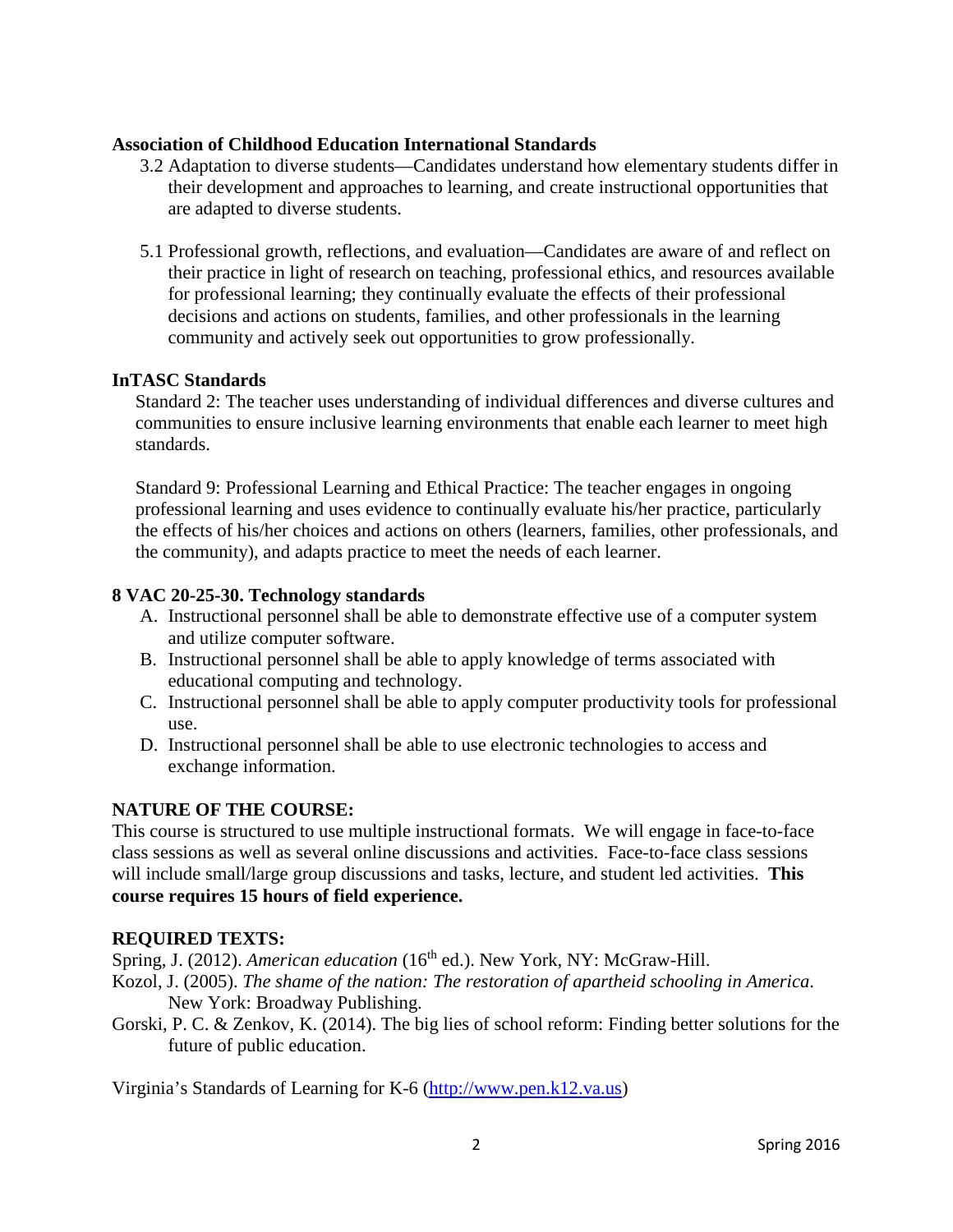# Additional selected readings will be posted on Blackboard. **COURSE ASSIGNMENTS AND EXAMINATIONS:**

#### **1. Assignment Descriptions**

 *a. Attendance and Participation (Entrance tickets, attendance and engagement)* This course operates with the assumption that knowledge is socially constructed and the most meaningful learning opportunities are those where you have the opportunity to offer and explore diverse perspectives with peers. To do this **it is expected that you attend all scheduled classes and asynchronous/synchronous online meetings** outlined within the syllabus. Absence from class to observe a religious holiday, to serve jury duty, or to participate in required military service, and medical emergencies are exceptions to the above policy. If you anticipate being absent for any of these reasons, please make arrangements at least 48 hours in advance. In addition, **you are expected to be on time to class** each week unless advance notice has been provided to the instructor.

### *b. Educational History (Exit Tickets):*

At the end of each class, you will review your concept map and you will then complete an exit ticket that details how your answers to any of the questions in your concept map have changed/evolved given our readings/discussions. This serves as a type of "exit card" to help you process your immediate learning and to provide me insight into your developing understanding and perspective. It is expected that your response is brief but that you connect your response to class discussion and the readings.

We know from the research literature that your prior school experiences as a student (aka-your apprenticeship of observation-Lortie, 1974) wield incredible influence on your views of teaching and learning. Therefore, it is essential that we explore your K-12 school experiences so that you are aware of the pre-existing perceptions that you bring to teacher preparation. Your Educational History should be 1-2 single spaced pages in length and should be an introspective summary/reflection on your memories of teaching/learning in

- Elementary school
- Middle school
- High School
- College

### *c. Beliefs Statement:*

As you progress through your program, you will identify, develop, and refine your beliefs about teaching and learning. These beliefs may or may not reflect your actual teaching practice. We often aspire to something that we are not yet able to do or that we don't do consistently. Your Beliefs Statement serves as a tool for acquiring new knowledge and studying your own teaching practice. Remember, your Beliefs Statement is likely to shift, grow, and deepen as you gain more experience in the classroom and deepen your knowledge of theory and practice.

On the first day of class, you will reflect on the prompts below and develop a concept map of your beliefs and how they relate to one another. You will highlight areas that intersect and sources of tension in your map. Each week we will complete exit tickets to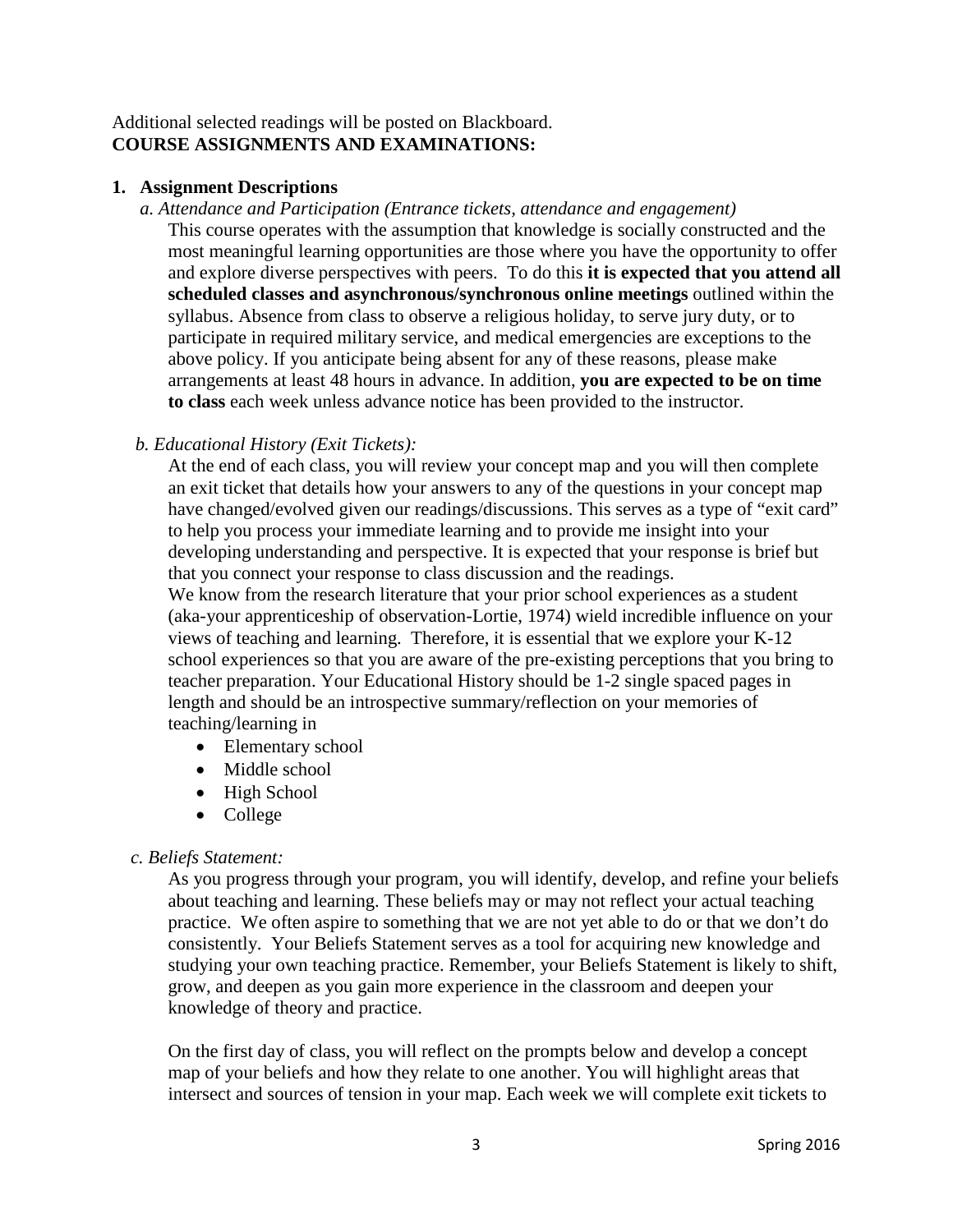reflect how your thoughts are changing/evolving and we will revisit this map to refine/expand your thoughts. At the end of the course you will write your beliefs statement based on the concept map and exit tickets.

Your Beliefs Statement should be about 5 pages in length and should address each of the following prompts:

- I believe the purpose of schooling is...
- I believe that teaching and learning...
- I believe my classroom is...
- I believe all my students are... they learn best when they...
- I believe my students learn best when I…
- I believe community/family is/are...
- I believe collaboration is...
- My professional goals as a teacher are...

# *d. Community Mapping Activity:*

In your field hours school groups, you will complete a community mapping activity. The purpose of this activity is to familiarize you with the myriad factors that influence students' daily school experiences and to provide a format for introducing your school to your peers. You and your peers at your field hours site will create a brief presentation (7-10 minutes max) that introduces us to the following aspects of your school:

- 1) a visual tour of both your school and the surrounding community
- 2) school description/demographics
- 3) community description/demographics
- 4) aspects of your school that make it unique
- 5) intersection of course readings/discussions with your school experiences.

The presentation can take any format that your group prefers! Be creative $\odot$ . Please be cognizant of taking pictures of children—any photographs need to be used only for the purposes of this assignment and not distributed/used in any other forum.

# *e. Reflective Practitioner Paper:*

In order to become reflective practitioners for a multicultural classroom, candidates must reflect on a variety of professional issues that teachers confront in their day-to-day teaching as well as the broader educational and social context, which affects the work of the public school teacher. To this end, the candidates will analyze a current issue/innovation around race and culture, gender equity, special education, social class, or language diversity. They will then relate it to historical and sociological trends/perspectives as well as to their own experiences.

\*A detailed task description and rubric is attached.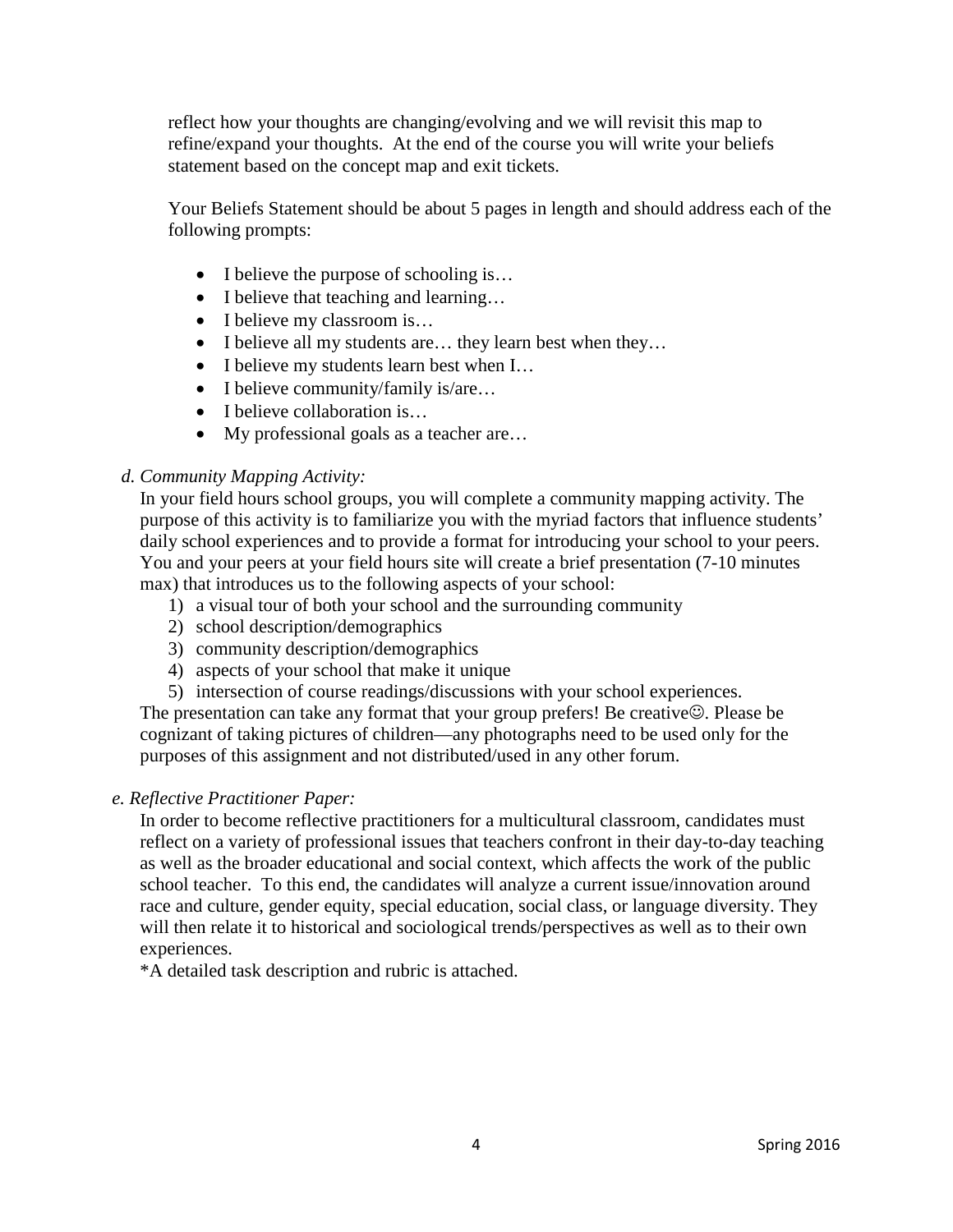# **2. Assignment Weighting**

| <b>Course Outcomes</b> | <b>Requirements &amp; Assignments</b>     | Percentage | <b>Due Date</b> |
|------------------------|-------------------------------------------|------------|-----------------|
| 1, 2, 3                | Participation (entrance/exit, attendance) | 15%        | Weekly          |
|                        | <b>Educational History</b>                | 20%        | 1/27            |
| 1, 2                   | <b>School/Community Presentations</b>     | 20%        | 2/29            |
| 1, 2, 3                | <b>Beliefs Statement</b>                  | 25%        | 4/13            |
|                        | Reflective Practitioner Paper*            | 20%        | 4/27            |

**All written papers MUST be double-spaced, with 1" margins, and in 12-point font (Times New Roman, Calibri, or Arial). APA format is expected. If you do not have a 6th Edition APA manual, the OWL at Purdue is an excellent resource [http://owl.english.purdue.edu/owl/resource/560/01/.](http://owl.english.purdue.edu/owl/resource/560/01/)**

### **3. Grading Policies**

 A=94-100; A-=90-93; B+=86-89; B=80-85; C=70-79; F=below 70  *\*\*Remember: A course grade less than B requires that you retake the course.*

### **4. Other Expectations**

- All written papers are **expected to be double-spaced, with 1" margins, and in 12-point font** (Times New Roman, Calibri, or Arial). **APA format is expected**. If you do not have a 6th Edition APA manual, the OWL at Purdue is an excellent resource: <http://owl.english.purdue.edu/owl/resource/560/01/> **\*Please Note:** The GMU Writing Center offers online support via email. They will provide feedback on your writing within one hour. Graduate and professional writing can be difficult; I encourage you to take advantage of this service. [http://writingcenter.gmu.edu/?page\\_id=177](http://writingcenter.gmu.edu/?page_id=177)
- It is expected that all class assignments will be submitted on time to the correct location; therefore, **late assignments will not receive full credit**. Assignments turned in late will receive an automatic deduction of one letter grade making the highest possible score equivalent to 80% (B). All assignments must be submitted by hard copy on the due date stated within the syllabus (see below) and should be submitted at the beginning of class.
- **You are expected to contribute to both class and online discussions and activities** as well as genuinely listen to peers as they do the same. In addition, **you are expected to be prepared for each class**, which means having completed all assigned readings and tasks for that class. Cell phones are for emergency use only and **it is expected that you will not use cell phones in class** for purposes such as texting, social media, or phone calls. *Note: I reserve the right to add, alter, or omit any assignment as necessary during the course of the semester.*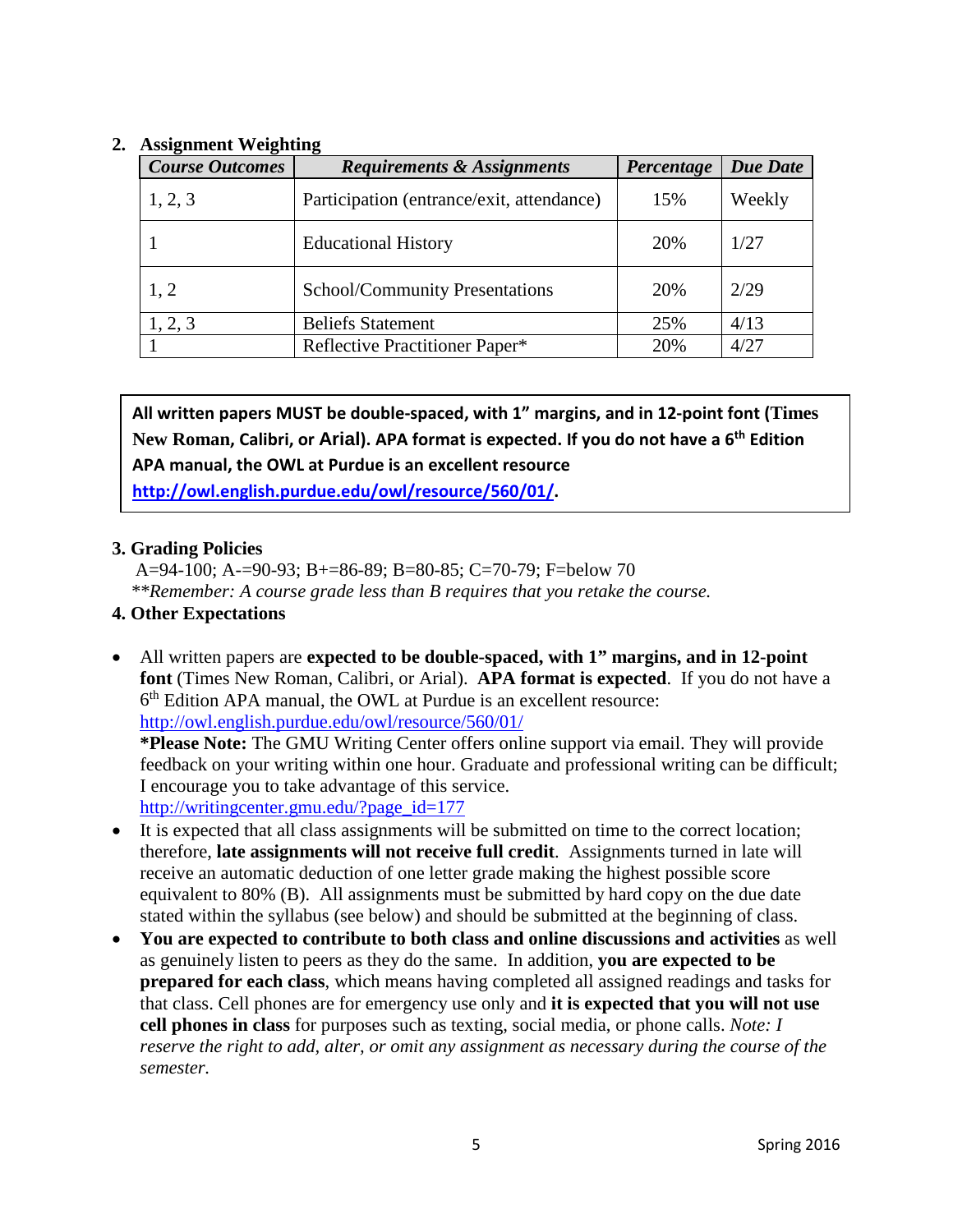#### **TK20 performance based assessment submission requirement**

In this course there is a PBA assessment titled: *Reflective Practitioner Paper*, which described in the syllabus. This assessment is not used for accreditation purposes and does not need to be submitted to Tk20. Evaluation of your performance-based assessment by the course instructor will be completed through Blackboard. Failure to submit the assessment through Blackboard will result in a the course instructor reporting the course grade as Incomplete(IN). Unless this grade is changed upon completion of the required submission, the IN will convert to an F nine weeks into the following semester.

#### **GMU Policies and Resources for students**

- a. Students must adhere to the guidelines of the George Mason University Honor C ode [See **http://oai.gmu.edu/honor-code/**].
- b. Students must follow the university policy for Responsible Use of Computing [See **http://universitypolicy.gmu.edu/policies/responsible-use-of-computing/**].

- c. Students are responsible for the content of university communications sent to their George M ason University email account and are required to activate their account and check It regularly. All communication from the university, college, school, and program will be sent to students solely through their Mason email account.
- d. The George Mason University Counseling and Psychological Services (CAPS) staff consists of professional counseling and clinical psychologists, social workers, and counselors who offer a wide range of services (e.g., individual and group counseling, workshops and outreach programs) to enhance students' personal experience and academic performance [See **http://caps.gmu.edu/**].
- e. Students with disabilities who seek accommodations in a course must be registered with the George Mason University Office of Disability Services (ODS) and inform their instructor, in writing, at the beginning of the semester [See **http://ods.gmu.edu/**].
- f. Students must follow the university policy stating that all sound emitting devices shall be turned off during class unless otherwise authorized by the instructor.
- g. The George Mason University Writing Center staff provides a variety of resources and services (e.g., tutoring, workshops, writing guides, handbooks) intended to support students as they work to construct and share knowledge through writing [See **http://writingcenter.gmu.edu/**].

#### **Professional Dispositions**

Students are expected to exhibit professional behaviors and dispositions at all times.

#### **Core Values Commitment**

The College of Education & Human Development is committed to collaboration, ethical leadership, innovation, research-based practice, and social justice. Students are expected to adhere to these principles. **http://cehd.gmu.edu/values/** 

**For additional information on the College of Education and Human Development, Graduate School of Education, please visit our website** [See **http://gse.gmu.edu/**]

### **IMPORTANT INFORMATION FOR LICENSURE COMPLETION**

Beginning with Spring 2015 internships, all official and passing test scores must be submitted and in the Mason system (i.e. Banner/PatriotWeb) by the internship application deadline. Allow a minimum of six weeks for official test scores to arrive at Mason. Testing too close to the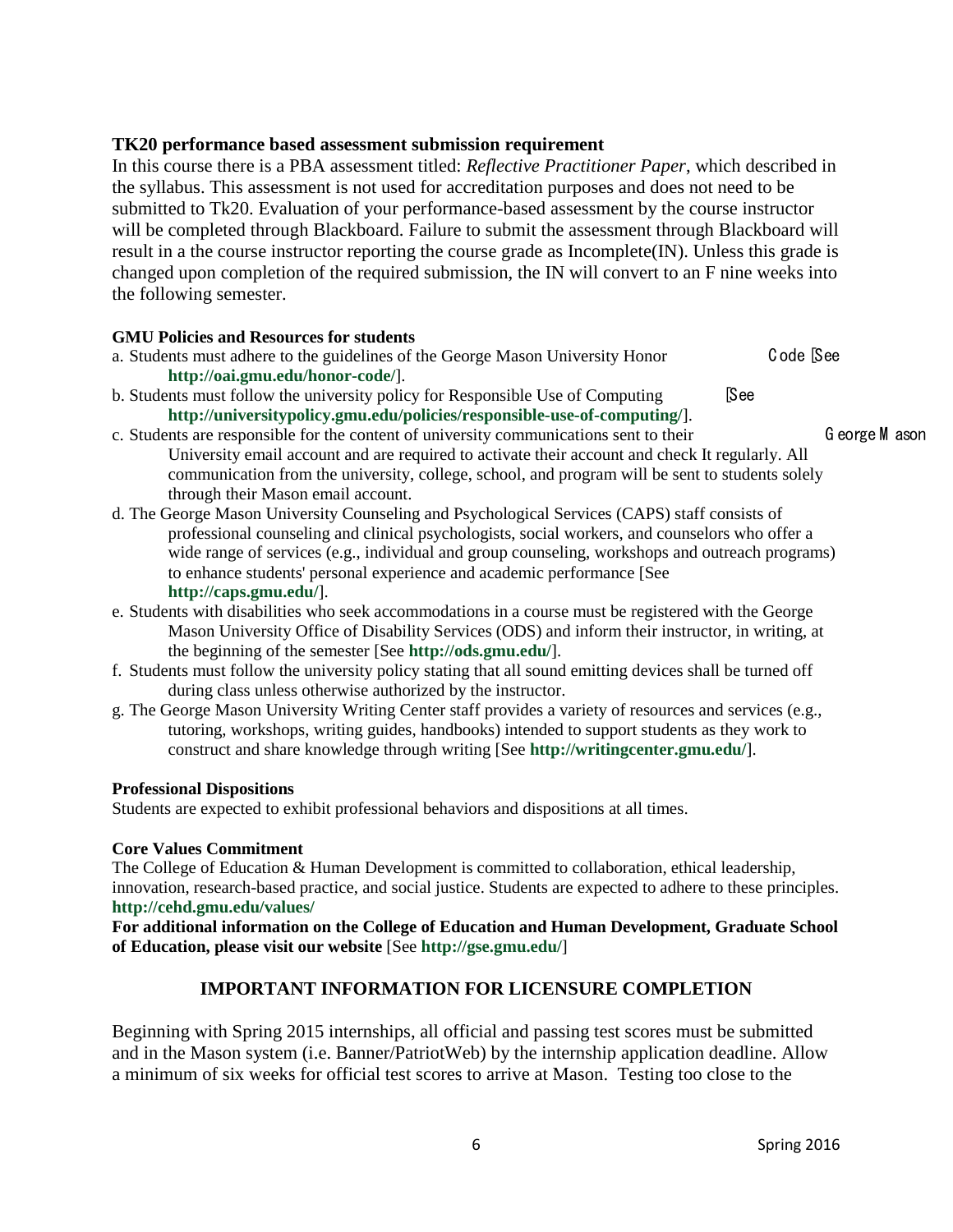application deadline means scores will not arrive in time and the internship application will not be accepted.

*Required tests:*

- Praxis Core Academic Skills for Educators Tests (or qualifying substitute)
- VCLA
- RVE
- Praxis II (Content Knowledge exam in your specific endorsement area)

For details, please check<http://cehd.gmu.edu/teacher/test/>

#### *Endorsements:*

Please note that ALL endorsement coursework must be completed, with all transcripts submitted and approved by the CEHD Endorsement Office, prior to the internship application deadline. Since the internship application must be submitted in the semester prior to the actual internship, please make an appointment to meet with the Endorsement Specialist and plan the completion of your Endorsements accordingly.

#### *CPR/AED/First Aid:*

Beginning with spring 2015 internships, verification that the Emergency First Aid, CPR, and Use of AED Certification or Training requirement must be submitted and in the Mason system (i.e. Banner/PatriotWeb) by the application deadline. Students must submit one of the "acceptable evidence" documents listed at<http://cehd.gmu.edu/teacher/emergency-first-aid> to CEHD Student and Academic Affairs. In order to have the requirement reflected as met in the Mason system, documents can be scanned/e-mailed to [CEHDacad@gmu.edu](mailto:cehdacad@gmu.edu) or dropped-off in Thompson Hall, Suite 2300.

### *Background Checks/Fingerprints:*

All local school systems require students to complete a criminal background check through their human resources office (not through George Mason University) prior to beginning field hours and internship. Detailed instructions on the process will be sent to the student from either the school system or Mason. Students are strongly advised to disclose any/all legal incidents that may appear on their records. The consequence of failing to do so, whether or not such incidents resulted in conviction, is termination of the field hours or internship.

*Please Note: Your G-Number must be clearly noted (visible and legible) on the face of the document(s) that you submit.*

#### *Application Deadlines:*

The internship application can be downloaded at [http://cehd.gmu.edu/teacher/internships-field](http://cehd.gmu.edu/teacher/internships-field-experience)[experience.](http://cehd.gmu.edu/teacher/internships-field-experience)

#### Spring internship application:

• Traditional semester long internship: September 15

#### Fall internship application:

• Traditional semester long internship: February 15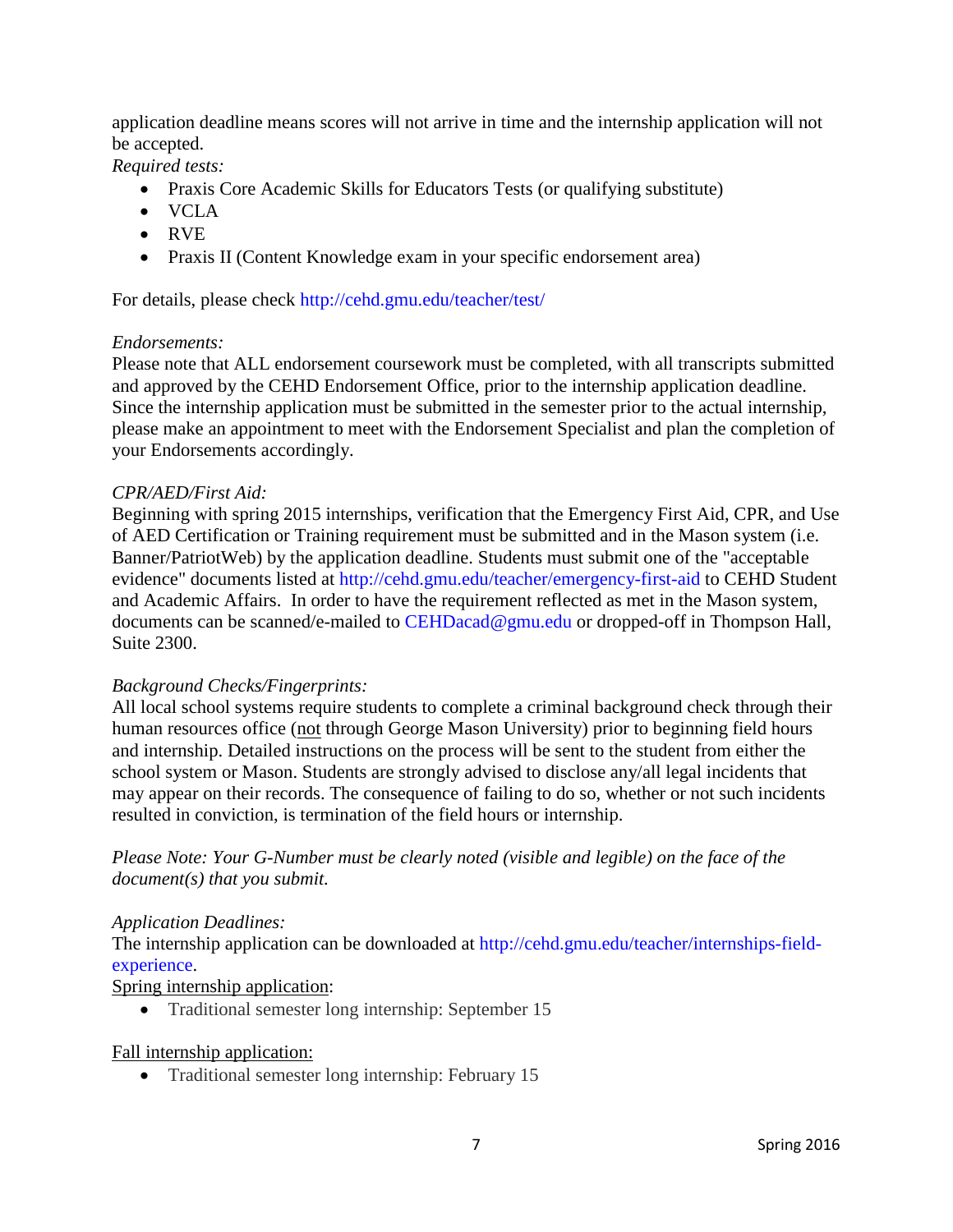• Year Long Internship: April 1 (All testing deadline are August 1 immediately proceeding the fall start; RVE deadline is December 1)



Promoting Learning Development Across the Lifespan

For additional information on the College of Education and Human Development, Graduate School of Education, please visit our website [See [http://gse.gmu.edu/\]](http://gse.gmu.edu/).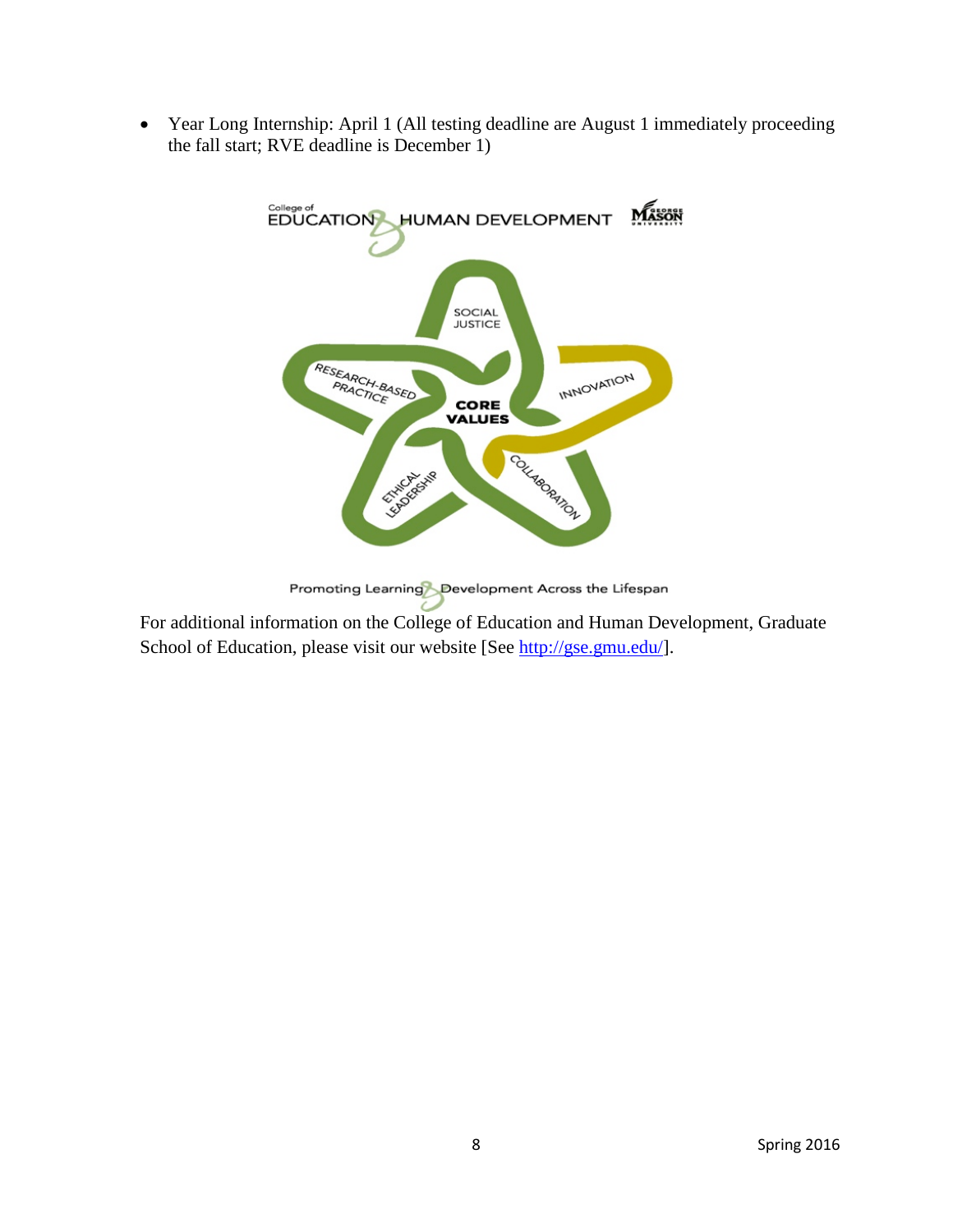# **TENTATIVE CLASS SCHEDULE:**

Note: Calendar is tentative and may be modified in line with course needs.

| <b>Date</b>    | <b>Guiding Questions/Topics</b>                        | <b>Readings/Assignments Due</b>         |
|----------------|--------------------------------------------------------|-----------------------------------------|
| January        | What does foundations of education                     | On blackboard for week one:             |
| 20             | mean?<br>Who are we as individuals?                    |                                         |
|                | Creating our wonders; vulnerability                    | Willing to Be Disturbed<br>and          |
|                | Concept Maps of our belief statements                  | I won't learn from you.                 |
|                |                                                        |                                         |
| January        | Who are we as future teachers?                         | Big Lies: Ch. 7                         |
| 27             | How do we organize to best serve our                   | Kozol, Ch. 1&2                          |
|                | students and our profession                            |                                         |
|                |                                                        | DUE:<br><b>Educational history</b>      |
|                |                                                        |                                         |
| February       | Who are our students and how are they                  |                                         |
|                | different from/alike each other, us, and               | Spring, Ch. $4 & 8$                     |
| online class   | peers from decades past?                               | Kozol, Ch. 3                            |
| session        |                                                        | Big Lies, Ch. 1                         |
| (asynchronous) | *Global migration<br>*Poverty                          |                                         |
|                |                                                        |                                         |
| February       | Who are our students and how are they                  | Spring, Ch. 3                           |
| 10             | different from/alike each other, us, and               | Kozol, Ch. 4                            |
|                | peers from decades past?                               | Jen Gilbert (Bb) 'Wildness of           |
|                | *Considering Race, Gender, and Special<br><b>Needs</b> | Children'                               |
|                | Gender and sexuality                                   |                                         |
|                |                                                        |                                         |
| February 17    | What are the purposes of school?                       | Spring, Ch. $1 \& 2$ (choose 5 sections |
|                | *Historical/political                                  | from Ch. 2)                             |
|                | *Social                                                | Kozol, Ch. 5 & 6                        |
| February 24    | What are the purposes of school?                       | Big Lies, Ch. 10                        |
|                | *Economic                                              | Kozol, Ch. 7                            |
|                | Who does school work for?                              | Gilbert & Yerrick, 2001 (Bb)            |
|                | For whom does school 'work'? Not                       | <b>DUE:</b> Outline of ideas for        |
|                | work?                                                  | community presentation                  |
|                |                                                        |                                         |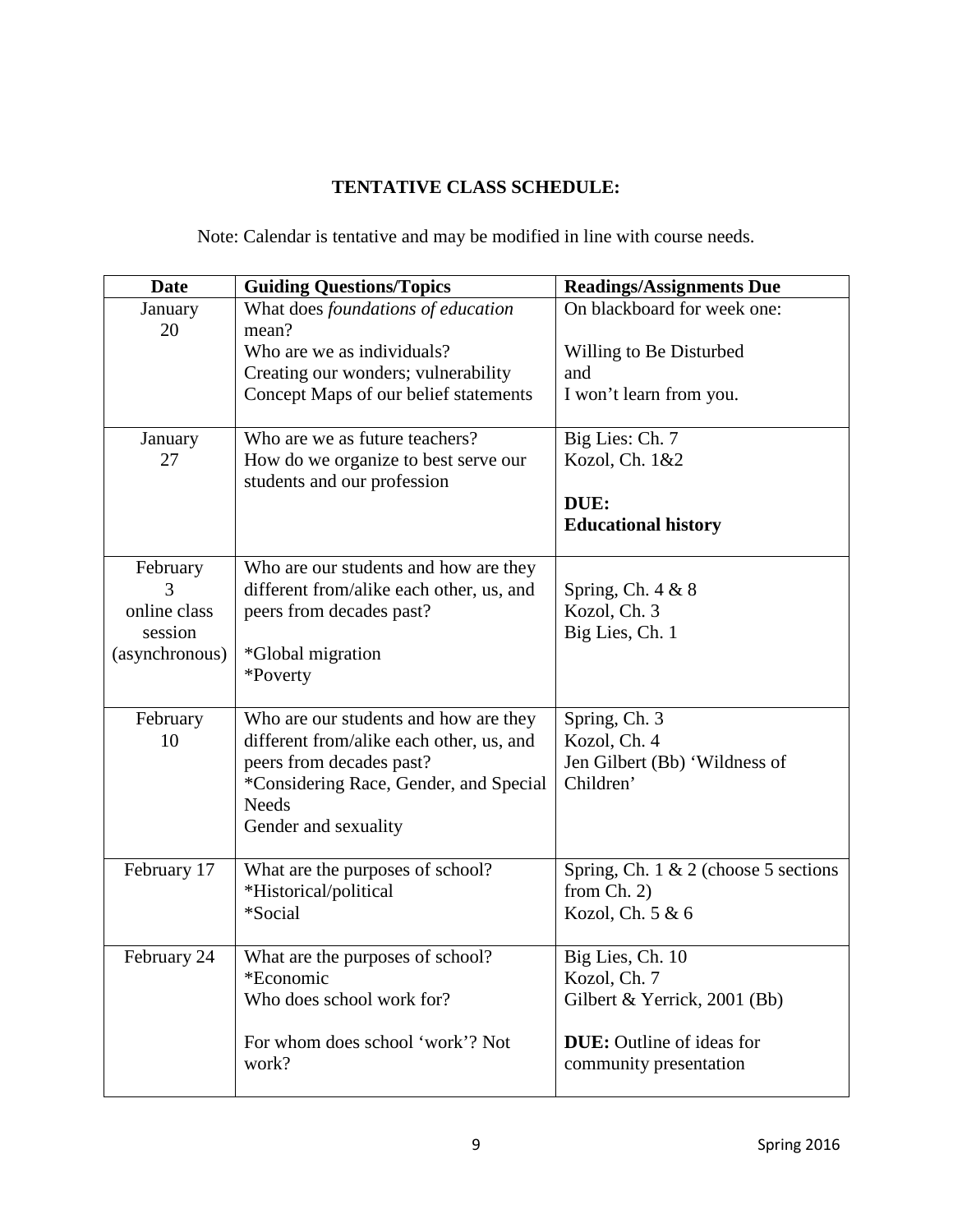| Feb. 29th Class | **We will meet on Monday this week      |                                      |
|-----------------|-----------------------------------------|--------------------------------------|
| from 4:30-8:30  | to present your Community Mapping       | <b>DUE: Community presentations</b>  |
| (no class       | Presentations. Location TBD.            |                                      |
| March $2nd$ )   |                                         |                                      |
| March 7-11      | <b>SPRING BREAK</b>                     |                                      |
|                 |                                         |                                      |
|                 |                                         |                                      |
| March 16        | What are the major federal, state, and  | Spring, Ch. 7                        |
|                 | local policies impacting schools today? | Big Lies, Ch. 10                     |
|                 |                                         | Kozol, Ch. 8                         |
|                 |                                         |                                      |
|                 |                                         |                                      |
| March $23$      |                                         |                                      |
|                 | What are the major federal, state, and  | Big Lies, Ch. 3 & 11<br>Kozol, Ch. 9 |
|                 | local policies impacting schools today? |                                      |
|                 |                                         |                                      |
| March 30        | How should students be taught?          | Bb Philosophies readings (one will   |
|                 |                                         | be assigned):                        |
|                 |                                         |                                      |
|                 |                                         | Plato (idealism)<br>$\bullet$        |
|                 |                                         | Neill (existentialism)               |
|                 |                                         | Noddings (care)                      |
|                 |                                         | • Adler (perennialism)               |
|                 |                                         | Montessori (constructivism)          |
|                 |                                         | Skinner (behaviorism)                |
|                 |                                         |                                      |
|                 |                                         | Dewey (pragmatism)                   |
|                 |                                         | Freire (critical pedagogy)           |
|                 |                                         | Kozol, Ch. 10                        |
|                 |                                         |                                      |
|                 |                                         | <b>DUE: Draft/outline of Beliefs</b> |
|                 |                                         | statement                            |
|                 |                                         |                                      |
| April 6         | How should students be taught?          | Leafgren (2009) Rueben's Fall        |
|                 |                                         | (Ch. 1 and 2)                        |
|                 |                                         |                                      |
|                 |                                         | Kozol, Ch. 11                        |
|                 |                                         | Inquiry reading (Bb)                 |
|                 |                                         |                                      |
| April 13        | What is most important for our students | Rachel Carson (Wonder)               |
|                 | to learn?                               | Kozol, Ch. 12                        |
|                 |                                         | DUE:                                 |
|                 |                                         | <b>Beliefs statement</b>             |
|                 |                                         |                                      |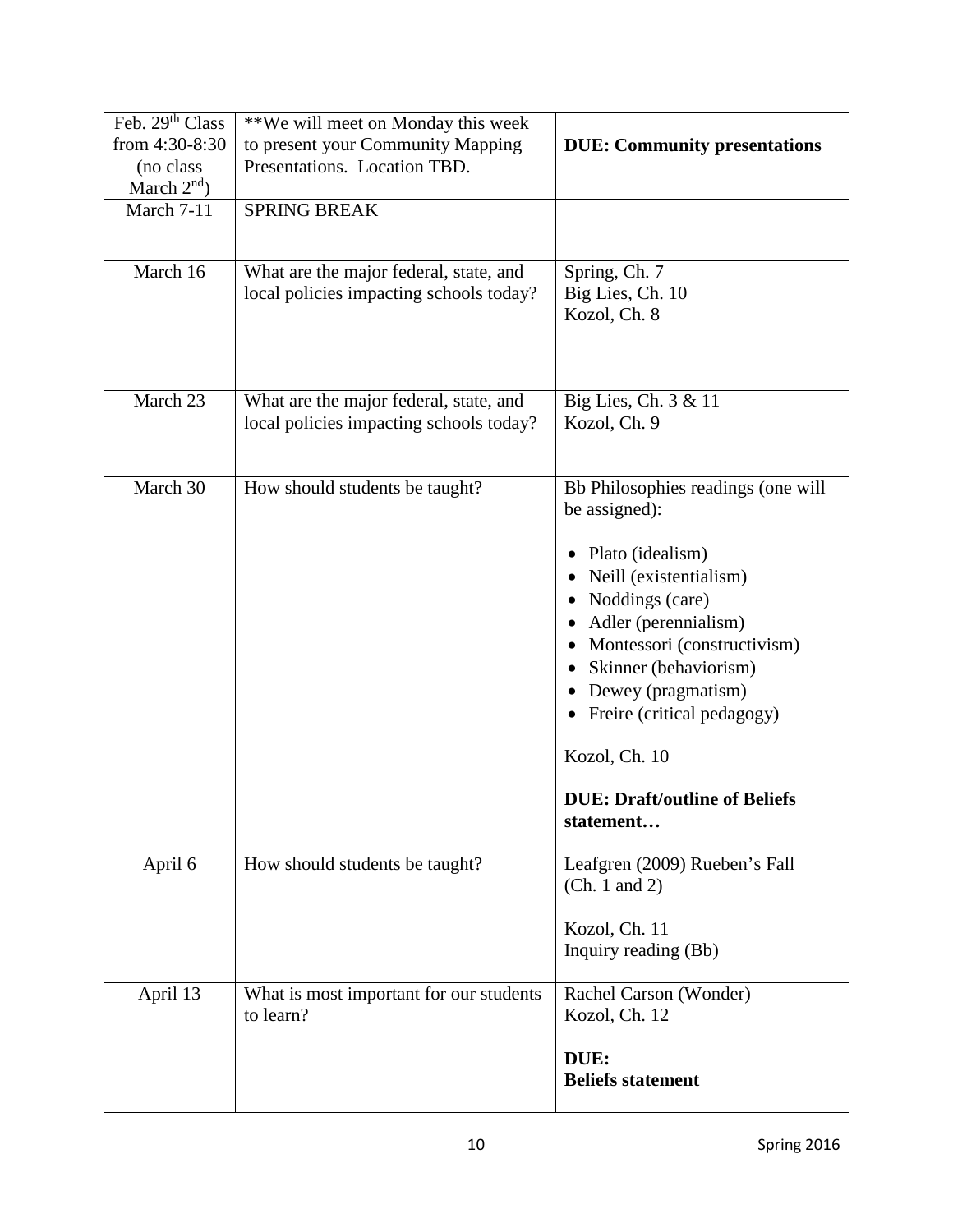| April 20 | What is the best evidence of student<br>learning? Of teacher success?                       | Big Lies, Ch. 2 or 6<br><b>DUE:</b> Bring draft of reflective paper |
|----------|---------------------------------------------------------------------------------------------|---------------------------------------------------------------------|
| April 27 | What are the most pressing issues with<br>which we must be concerned as future<br>teachers? | DUE:<br><b>Reflective practitioner paper</b>                        |

# **Reflective Practitioner Paper**

"A large part of the problem [of the achievement gap] is that many educators do not understand what it means to engage in educational practices that promote equity. Equity involves more than simply ensuring that children have equal access to education. Equity also entails a focus on outcomes and results"

(Boykin & Noguera, 2011, p. viii)

In consideration of the above quote, this assignment will offer you an opportunity to expand your understanding of public education as a system that both expands and diminishes equity. Taken another way, you will explore the following question: What are the tensions within efforts to reform public education and how do these debates shape your thinking and actions as a teacher? Follow the steps below to successfully write this scholarly paper.

- 1. Pick an educational initiative/idea introduced through class (readings, discussion, materials).
- 2. Research who this initiative/idea is designed to benefit (a group of students targeted by the initiative).
- 3. Find peer-reviewed research articles and review class readings that address the initiative/idea and its impact on students (If you are not sure about whether a research journal is peer-reviewed consult with me). Take notes as you read.
- 4. Write your paper. Include the following as headings so that you and the reader [your instructor] will know exactly where you are headed and whether you have addressed all of the content requirements.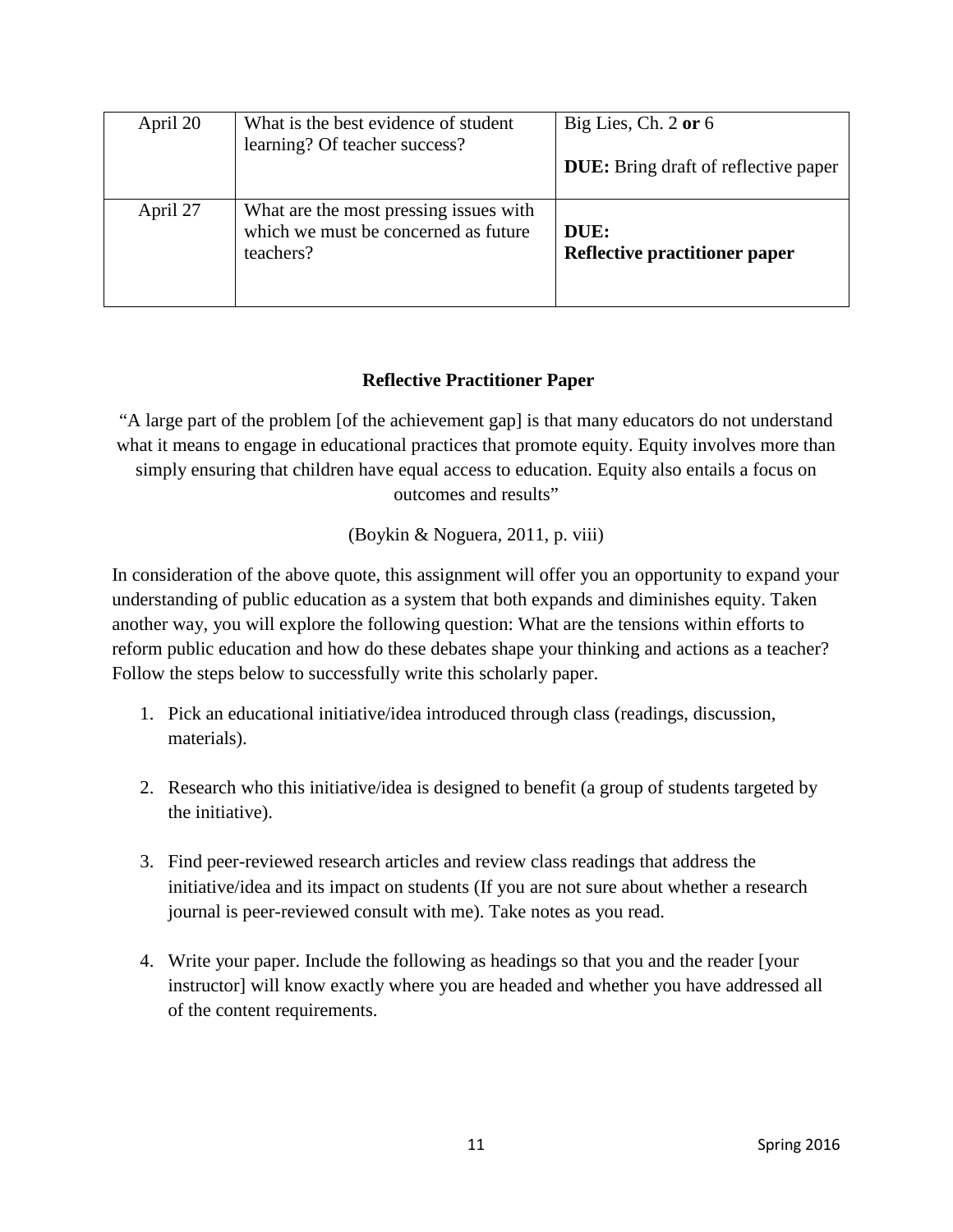• Introduction (this is where you introduce your topic, establish its significance (hook), and give your reader an advance organizer for the paper)

Part One (initiative/idea)

- Description of the initiative
- Background and historical information of initiative
- Strengths of the initiative
- Weaknesses of/challenges to the initiative
- Implications for teachers (What does this initiative mean for teachers? You will want to think about what is essential for teachers to consider, know, and do within this initiative)

#### Part Two (The students)

- Background of the student population targeted by the initiative (may include US, VA, DC demographics)
- Classroom/school implications for young learners in this population (How has this population of students historically experienced education? How do identity characteristics of this population intersect with characteristics of school?)
- Implications for teachers such as yourself (compare/contrast your background) teaching this population of students (You must first deconstruct and then describe relevant aspects of your identity. Then you must analyze how these pieces of your identity potentially intersect with teaching this student population. Use first person here to then generalize to a broader population of teachers like you.)

#### Part Three

• Conclusions (Based on what you have presented in your paper, this is where you draw conclusions about the impact of the initiative on students. Who is benefitted and how? Who is disadvantaged and how? What does that mean for the group of students targeted by the initiative?)

### Tips

While you are writing the paper make sure that you are:

• Integrating concepts from readings. You CANNOT make a claim without evidence to support it. That evidence comes from your readings and research. Each section needs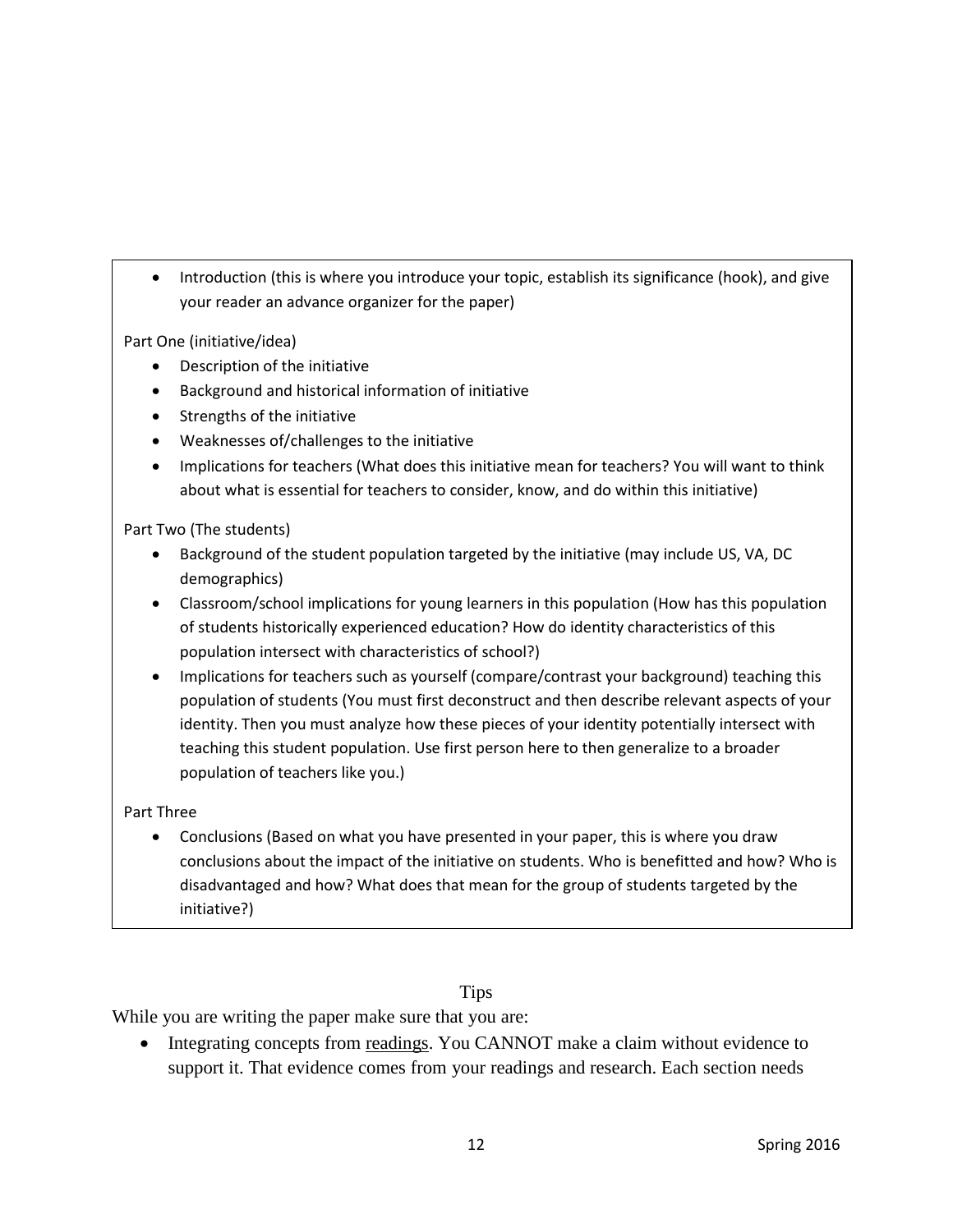multiple (2 or more different) sources. I will be looking for breadth and depth in your references.

• Integrating class discussions and integrating experiences and/or personal reflection (especially in Part 2: Implications for teachers such as yourself.

Clarity of writing

- It is logically organized
- Has an introduction that includes the goals/purpose of the paper
- Has points representing strengths and weaknesses of the initiative
- Has smooth transitions between ideas
- Ends with a conclusion that restates the main points of the paper (without introducing new ideas) and draws conclusions about the initiative's outcomes on intended students.
- Information is presented clearly within the page limits **(8-10 pages)**
- The paper has NO grammar or spelling errors.
- Read and re-read your writing before submitting
- If academic writing is difficult for you, ask a colleague or friend to review your work and provide feedback or visit the GMU Writing Center (see link above).

APA format

- title page
- headings
- page numbers
- proper use of in-text citations and appropriately formatted reference list
- Do NOT use standalone quotes in your paper. See the "Citation Cheat Sheet" on blackboard for help with this.
- Do NOT include anything in your reference list that you do not cite in your paper.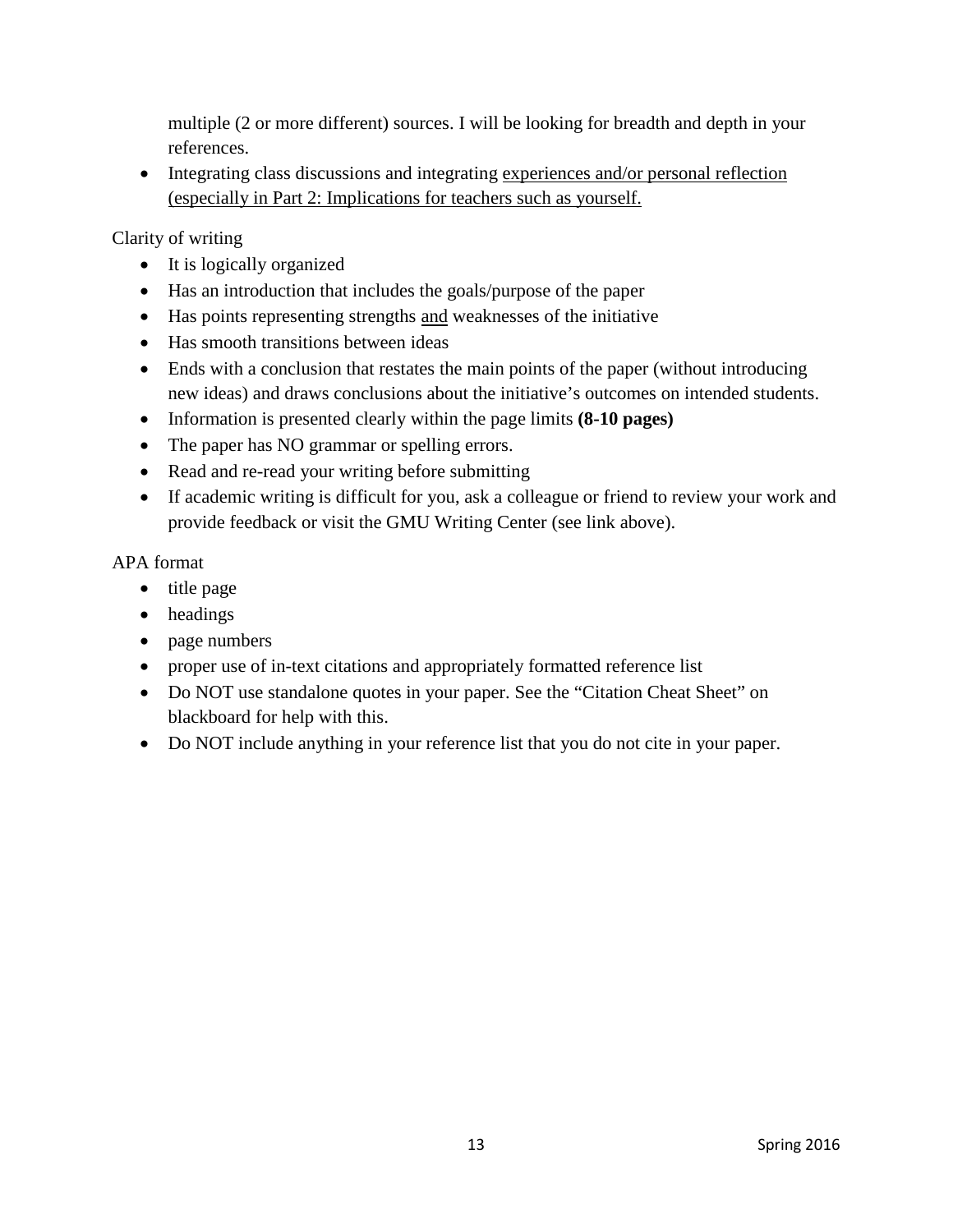| <b>Reflective Practitioner</b>                                                                                      | 4                                                                                                                                                                                                              | $\overline{\mathbf{3}}$                                                                                                                                                                               | $\overline{2}$                                                                                                                                                                   | 1                                                                                                       |
|---------------------------------------------------------------------------------------------------------------------|----------------------------------------------------------------------------------------------------------------------------------------------------------------------------------------------------------------|-------------------------------------------------------------------------------------------------------------------------------------------------------------------------------------------------------|----------------------------------------------------------------------------------------------------------------------------------------------------------------------------------|---------------------------------------------------------------------------------------------------------|
| Rubric                                                                                                              | <b>Exemplary</b>                                                                                                                                                                                               | <b>Maturing</b>                                                                                                                                                                                       | <b>Developing</b>                                                                                                                                                                | <b>Unsatisfactory</b>                                                                                   |
|                                                                                                                     | (Met)                                                                                                                                                                                                          | (Met)                                                                                                                                                                                                 | (Not Met)                                                                                                                                                                        | (Not Met)                                                                                               |
| <b>Description of the</b><br>education initiative<br><b>ACEI 5.1</b>                                                | Presents<br>appropriate and<br>complete<br>description of the<br>education<br>initiative, and<br>includes multiple<br>and different<br>supporting<br>references                                                | Presents<br>appropriate<br>description of the<br>education<br>initiative, but is<br>incomplete and/or<br>includes only some<br>supporting<br>references                                               | Presents some<br>description of the<br>education<br>initiative, but is not<br>sufficient and/or<br>lacks supporting<br>references                                                | Lacks description<br>of the education<br>initiative                                                     |
| <b>Significant historical</b><br>background<br>information regarding<br>the education initiative<br><b>ACEI 5.1</b> | Presents<br>appropriate and<br>complete<br>significant<br>historical and<br>background<br>information of the<br>education<br>initiative, and<br>includes multiple<br>and different<br>supporting<br>references | Presents<br>appropriate<br>significant<br>historical and<br>background<br>information on the<br>education<br>initiative, but is<br>incomplete and/or<br>include only some<br>supporting<br>references | Presents some<br>significant<br>historical and<br>background<br>information on the<br>education<br>initiative, but is not<br>sufficient and/or<br>lacks supporting<br>references | Lacks significant<br>historical and<br>background<br>information on the<br>education initiative         |
| <b>Strengths and</b><br>weaknesses of the<br>education initiative<br><b>ACEI 5.1</b>                                | Presents<br>appropriate and<br>complete<br>discussion of<br>strengths and<br>weaknesses of the<br>education<br>initiative, and<br>includes multiple<br>and different<br>references                             | Presents<br>appropriate<br>strengths and<br>weaknesses of the<br>education<br>initiative, but is<br>incomplete and/or<br>includes only some<br>supporting<br>references                               | Presents some<br>strengths and<br>weaknesses of the<br>education<br>initiative, but is not<br>sufficient and/or<br>lacks supporting<br>references                                | Lacks strengths<br>and weaknesses of<br>the education<br>initiative                                     |
| <b>Implications of the</b><br>education initiative for<br>teachers<br><b>ACEI 5.1</b>                               | Presents<br>appropriate and<br>complete<br>implications of the<br>education initiative<br>for teachers, and<br>includes multiple<br>and different<br>supporting<br>references                                  | Presents<br>appropriate<br>implications of the<br>education initiative<br>for teachers, but is<br>incomplete and/or<br>includes only some<br>supporting<br>references                                 | Presents some<br>implications of the<br>education initiative<br>for teachers, but is<br>not sufficient<br>and/or lacks<br>supporting<br>references                               | Lacks implications<br>of the education<br>initiative for<br>teachers in the<br>identified<br>population |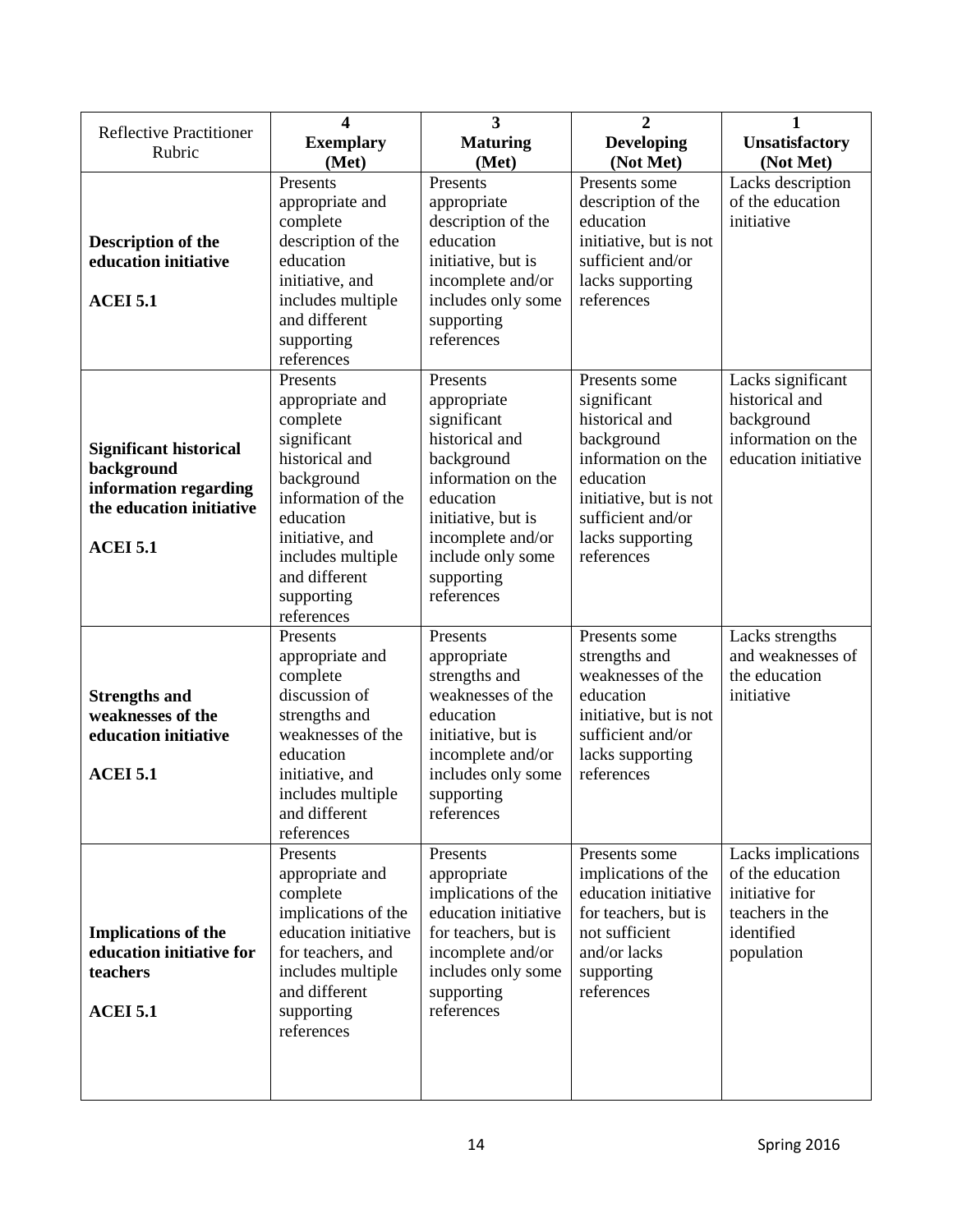| <b>Background</b><br>information about the<br>targeted population of<br>students<br><b>ACEI 3.2</b>                | Presents<br>appropriate and<br>complete<br>background<br>information about<br>the targeted<br>population of<br>students and<br>includes multiple<br>and different<br>supporting<br>references                                                 | Presents<br>appropriate<br>background<br>information about<br>the targeted<br>population of<br>students, but is not<br>complete and/or<br>includes some<br>supporting<br>references                                              | Presents some<br>background<br>information about<br>the targeted<br>population of<br>students, but is not<br>sufficient and/or<br>lacks supporting<br>references                                                 | Lacks background<br>information about<br>the targeted<br>population of<br>students                                                                      |
|--------------------------------------------------------------------------------------------------------------------|-----------------------------------------------------------------------------------------------------------------------------------------------------------------------------------------------------------------------------------------------|----------------------------------------------------------------------------------------------------------------------------------------------------------------------------------------------------------------------------------|------------------------------------------------------------------------------------------------------------------------------------------------------------------------------------------------------------------|---------------------------------------------------------------------------------------------------------------------------------------------------------|
| <b>Classroom/school</b><br>implications for<br>students in this<br>population<br><b>ACEI 3.2</b>                   | Presents<br>appropriate and<br>complete<br>implications for<br>students in the<br>targeted<br>population;<br>includes multiple<br>and different<br>supporting<br>references                                                                   | Presents<br>appropriate<br>implications for<br>students in the<br>targeted<br>population, but it is<br>not complete<br>and/or includes<br>only some<br>supporting<br>references                                                  | Presents some<br>implications for<br>students in the<br>targeted<br>population, but it is<br>not sufficient<br>and/or lacks<br>supporting<br>references                                                          | Lacks implications<br>for students in the<br>targeted population                                                                                        |
| <b>Implications</b> for<br>teachers such as<br>yourself teaching this<br>population of students<br><b>ACEI 3.2</b> | Presents<br>appropriate and<br>complete<br>background<br>information about<br>the culture,<br>knowledge, and<br>attitudes of the<br>identified<br>preservice teacher<br>and includes<br>multiple and<br>different<br>supporting<br>references | Presents<br>appropriate<br>background<br>information about<br>the culture,<br>knowledge, and<br>attitudes of the<br>identified<br>preservice teacher,<br>but is not complete<br>and/or includes<br>some supporting<br>references | Presents some<br>background<br>information about<br>the culture,<br>knowledge, and<br>attitudes of the<br>identified<br>preservice teacher,<br>but is not sufficient<br>and/or lacks<br>supporting<br>references | Lacks background<br>information about<br>the culture,<br>knowledge, and<br>attitudes of the<br>identified<br>preservice teacher                         |
| <b>Conclusions regarding</b><br>the impact of the<br>initiative on students<br><b>ACEI 3.2</b>                     | Presents<br>appropriate and<br>complete<br>conclusions<br>regarding the<br>impact of the<br>initiative; includes<br>multiple and<br>different<br>supporting<br>references                                                                     | Presents<br>appropriate<br>conclusions<br>regarding the<br>impact of the<br>initiative but it is<br>not complete;<br>includes some<br>supporting<br>references                                                                   | Presents some<br>conclusions<br>regarding the<br>impact of the<br>initiative but<br>conclusions may<br>be vague, and/or<br>lacks supporting<br>references                                                        | Lacks conclusions<br>or conclusions<br>presented are<br>illogical based on<br>the rest of the<br>paper, and/or<br>lacks any<br>supporting<br>references |